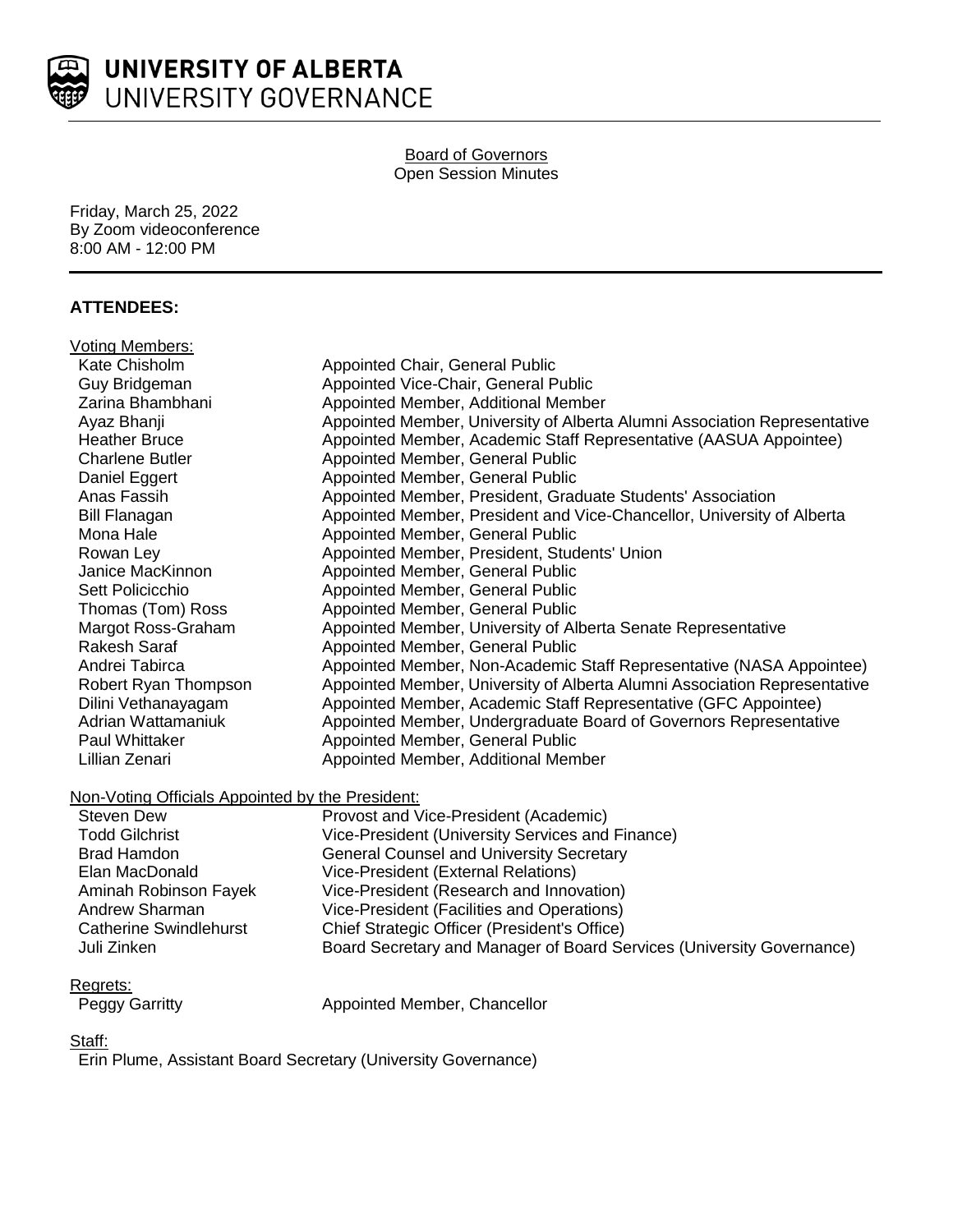The Chair called the meeting to order at 8:00 a.m. She welcomed members and guests, and reminded all in attendance that the open session of the meeting was being webcast to observers.

## *IN CAMERA* **SESSION OF VOTING MEMBERS ONLY**

Members met *in camera* at the start of the meeting.

#### **OPENING SESSION**

1. *Chair's Session*

### *Presenter(s)*: Kate Chisholm

The Chair read the following territorial acknowledgement:

The University of Alberta resides on Treaty 6 territory and the homeland of the Métis. This territory is a traditional gathering place for diverse Indigenous peoples whose histories, languages and cultures continue to influence and enrich our community. To acknowledge the territory is to recognize the longer history of these lands. The acknowledgement signifies our commitment to working in Good Relations with First Nations, Métis and Inuit peoples as we engage in our institutional work, uplifting the whole people, for the University for Tomorrow.

### 1a. Call to Order and Confirmation of Quorum

#### *Presenter(s)*: Kate Chisholm

The Chair called the Open Session to order and the Board Secretary confirmed that the attendance constituted quorum.

#### 1b. *Approval of Open Session Agenda*

Materials before members are contained in the official meeting file.

### *Presenter(s)*: Kate Chisholm

The motion was moved and seconded.

THAT the Board of Governors approve the Open Session agenda, as presented.

**CARRIED**

### 1c. Conflict of Interest - Opportunity for Declaration

#### *Presenter(s)*: Kate Chisholm

The Chair provided an update on the Board of Governors' Code of Conduct, reminding members that at its last meeting, the Board approved revisions to its Code of Conduct and Bylaws to allow for a member to continue to participate in the discussion of and/or voting on a matter in respect of which the member has a conflict of interest, as long as the conflict is an "allowed conflict". She informed members that the revised Code of Conduct recently received approval from the provincial Ethics Commissioner, with slightly amended language to improve clarity.

The Chair then invited members to declare any conflicts of interest related to the open session agenda. Rowan Ley, Adrian Wattamaniuk, and Anas Fassih each declared an apparent conflict of interest in respect of the tuition and fees items on the agenda due to their positions as President of the Students' Union, Undergraduate Representative to the Board of Governors, and President of the Graduate Students' Association, respectively. The Chair acknowledged the perceived conflict, noting that the conflict was manageable because it was based on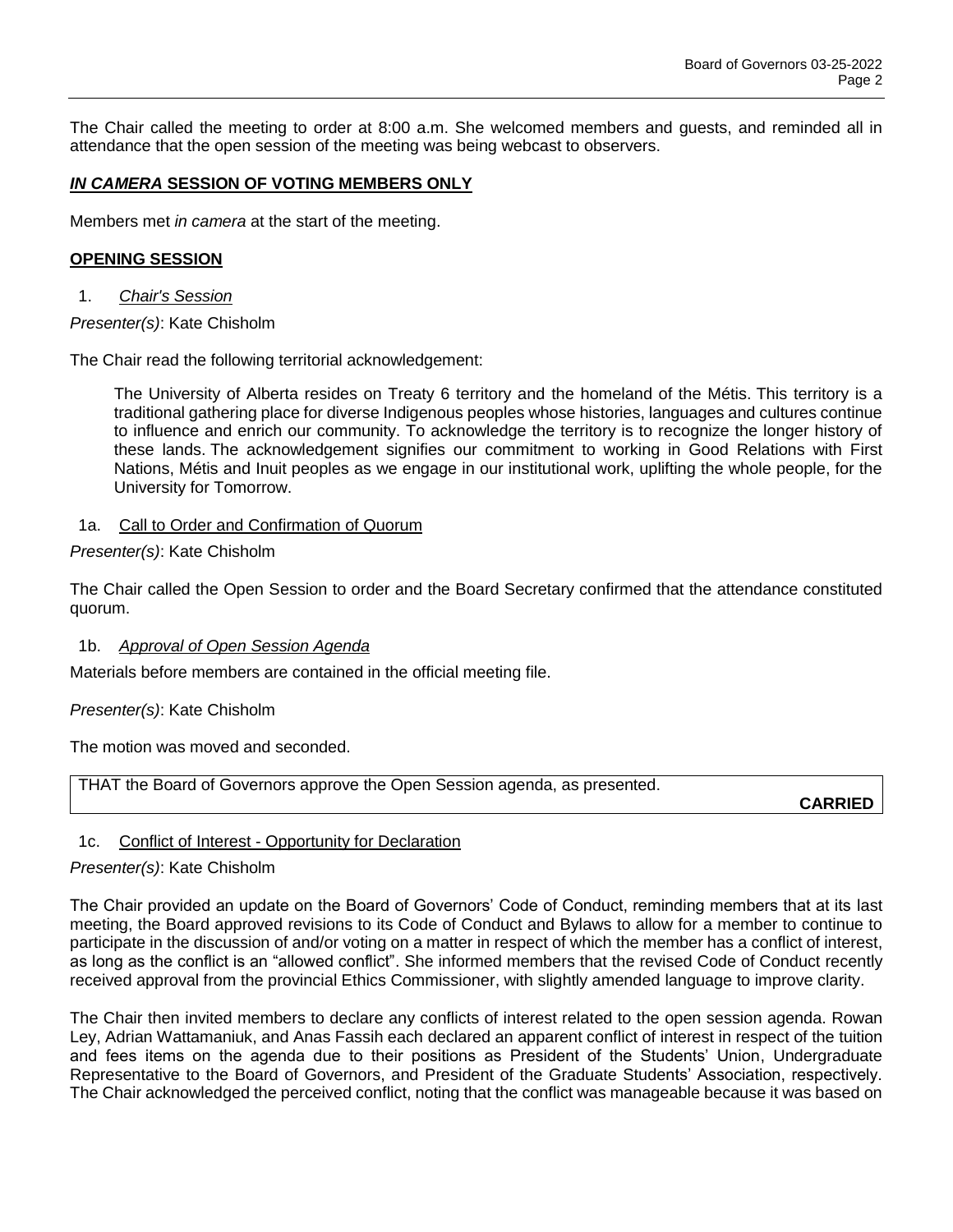a shared interest, and that the members would be allowed to participate in the discussion and vote. She noted that, going forward, this approach would be added to the Board Bylaws to provide clarity on perceived conflicts related to tuition/fee matters.

Seeing no other conflicts, the Chair declared the question asked and answered.

## 1d. Chair's Remarks

*Presenter(s)*: Kate Chisholm

The Chair acknowledged the conflict in Ukraine, and noted that President Flanagan had publicly stated the University of Alberta's condemnation for Russia's actions. She expressed solidarity with the Ukrainian people as they withstood Russian attacks, and with those in the university community who had close ties to the region.

The Chair then welcomed Adrian Wattamaniuk to his first and final Board meeting as Undergraduate Student Representative, and informed members that this would also be the final Board of Governors' meeting for Rowan Ley, Students' Union President. Members joined the Chair in recognizing A Wattamaniuk and R Ley for their service and valuable contributions to the Board over the past year.

The Chair then welcomed the recently-elected student members who were attending the meeting as observers: Abner Monteiro, Students' Union President-Elect, and Alex Dorscheid, Undergraduate Board of Governors Representative, both appointed to the Board effective May 1, pending Ministerial Orders. She congratulated Anas Fassih, Graduate Students' Association President, on his re-election to that role.

The Chair reflected on her attendance at the March 16, 2022 Alumni Awards ceremony, noting it was a wonderful way to understand the impact of the university in terms of the accomplishments of alumni and their impact on the communities in which they live and work.

- 2. *Report of the President*
- 2a. COVID-19 Update
- 2b. Emergency Governance Protocols Decision Tracker

Materials before members are contained in the official meeting file.

*Presenter(s)*: Bill Flanagan

*Purpose of the Proposal*: For information / discussion.

### *Discussion*:

In addition to his written report, President Flanagan provided verbal updates on the Government of Alberta's Alberta at Work enrolment growth funding program, with proposals aligned with the targeted growth areas to be submitted within the week; the recent ratification of the Association of Academic Staff of the University of Alberta (AASUA) collective agreement; and the suspension of the University of Alberta's mask mandate, in alignment with the province and the City of Edmonton.

# **CONSENT AGENDA**

### 3. *Motion to Approve the Consent Agenda*

Materials before members are contained in the official meeting file.

### *Presenter(s)*: Kate Chisholm

3a. Approval of the Open Session Minutes of December 9, 2021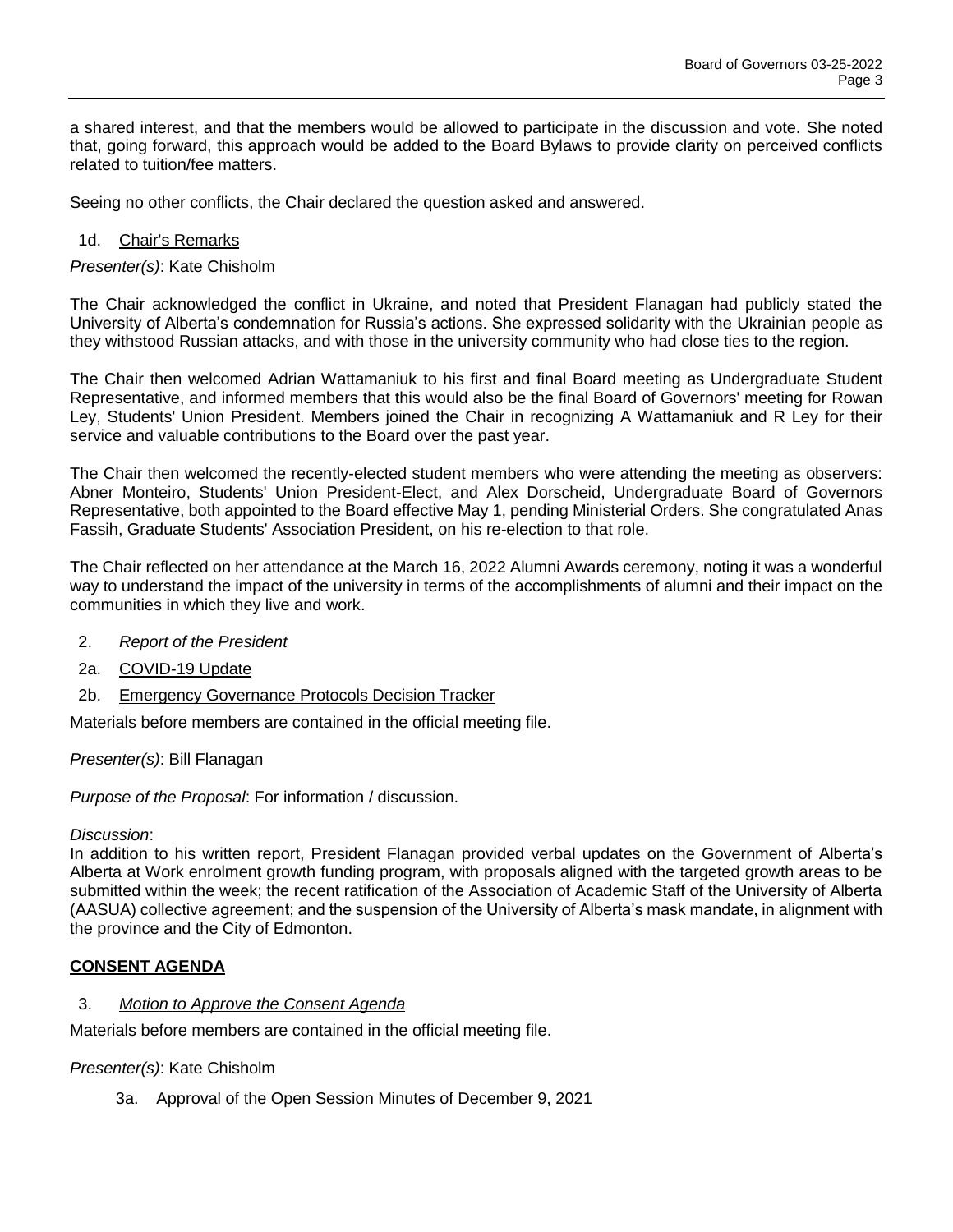*Report of the Finance and Property Committee*

- 3b. 2022-23 Parking Fees
- 3c. 2022-2023 University of Alberta Residence Rates (Augustana) *Report of the Governance Committee*
- 3d. Amendment to Board of Governors Bylaws Section 7.5
- 3e. Committee Composition Frameworks *Report of the Human Resources and Compensation and Learning, Research and Student Experience Committee*
- 3f. Teaching, Learning, Evaluation Policy *Report of the Investment Committee*
- 3g. University Funds Investment Policy & Endowment Objectives *Report of the Learning, Research and Student Experience Committee*
- 3h. Residence Community Standards Policy
- 3i. Faculty of Education Restructuring

The motion was moved and seconded.

THAT the Board of Governors approve the Open Session Consent Agenda.

**CARRIED**

### **ACTION ITEMS**

*Report of the Finance and Property Committee*

*Presenter(s)*: Charlene Butler

4. Presentation on the University of Alberta's 2022-2023 Consolidated Budget

Materials before members are contained in the official meeting file under Item 4b.

*Presenter(s)*: Steven Dew; Andrew Sharman; Todd Gilchrist

*Purpose of the Proposal*: For information / discussion

### *Discussion*:

Ms Butler introduced the item, noting that the Finance and Property Committee had considered budget, tuition, mandatory non-instructional fees, meal plan rates, and residence fees, at its March meeting. T Gilchrist, S Dew, and A Sharman presented an overview of the components of the University of Alberta's 2022-23 Consolidated Budget, including the operating, ancillary, research, capital, and special purpose budgets; undergraduate domestic, graduate, and continuing international student tuition, exceptional tuition increases, mandatory noninstructional fees and financial support; capital projects; and deferred maintenance funding. A Sharman reminded members that the university's capital plan would come for approval at the next meeting, and T Gilchrist briefed the Board on the impact of recent collective bargaining, noting that administration did not anticipate additional material expenses for 2022-23.

S Dew and A Sharman responded to questions from the Board regarding: the stability of Alberta Health Services funding; actions being taken to mitigate deferred maintenance risks, with particular consideration of supply chain issues; appreciation for how clinical funding models were captured within the university's special purpose budget; and the rationale for increases to international course-based tuition as well as the scope of the tuition rebate.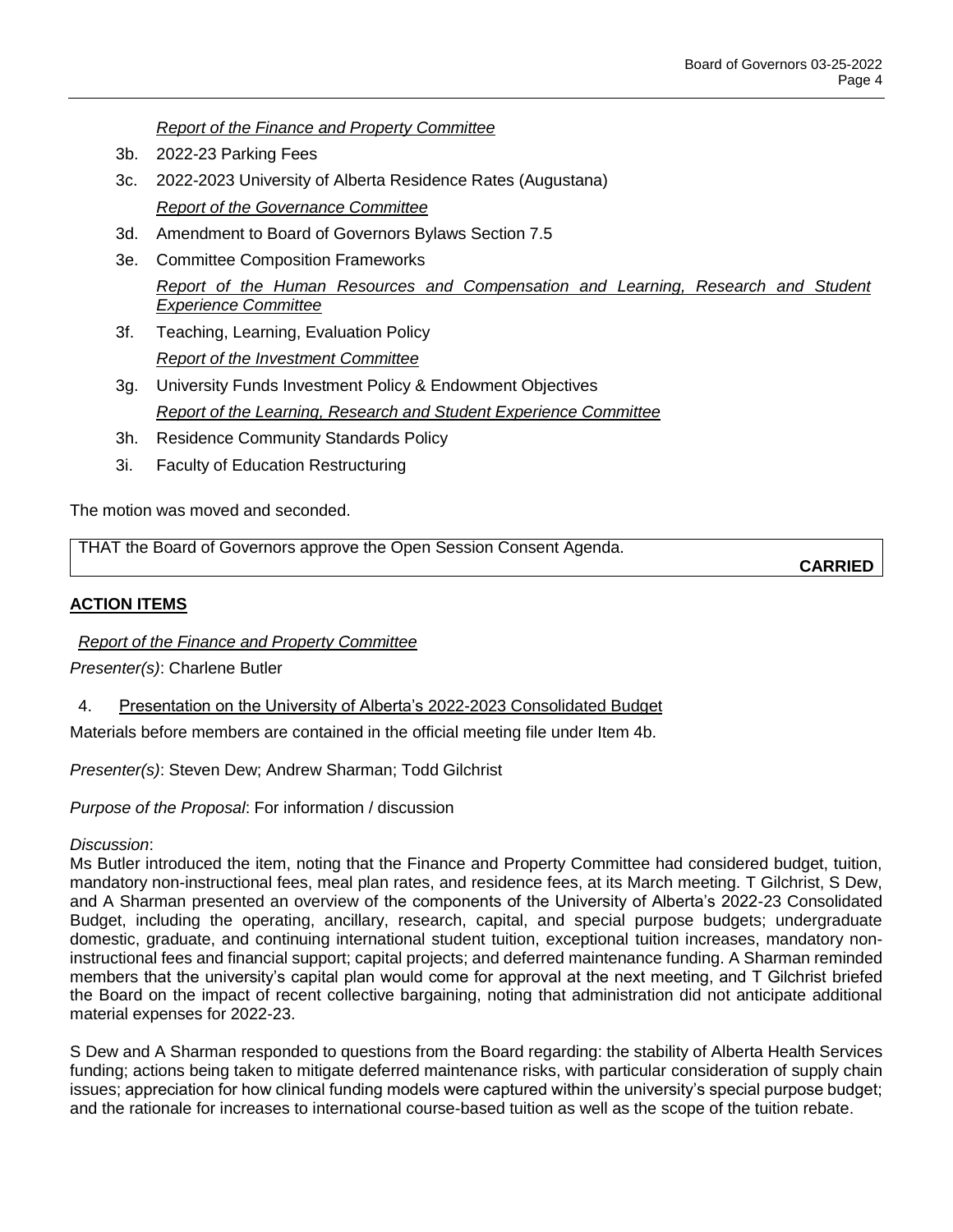Items 4a and 4b were discussed and considered with Item 4, *Presentation on the University of Alberta's 2022- 2023 Consolidated Budget.* Additional discussion, if any, is included with each item.

4a. University of Alberta 2022-2023 Tuition Fee Proposal and Student Financial Aid

Materials before members are contained in the official meeting file.

*Presenter(s)*: Steven Dew; Todd Gilchrist

*Purpose of the Proposal*: To approve the tuition proposal for most domestic and international students for Fall 2022.

#### *Discussion*:

Members of the Board spoke to: the impact of rising tuition on undergraduate and graduate students; concerns regarding the level of financial aid and merit awards available through the province and university; lack of alternative sources of funding pending deconsolidation; the effect of rising tuition and current levels of financial aid on the university's accessibility; and the importance of graduate students in maintaining the university's research strength.

The motion was moved and seconded.

THAT the Board of Governors, on the recommendation of the Board Finance and Property Committee and the General Faculties Council Academic Planning Committee, approve the Tuition Proposal for Fall 2022 as outlined in the following table, with exclusions as outlined below:

| <b>Category of Student</b>                                                                              | <b>Proposed Increase for Fall</b><br>2022           | <b>Financial Support</b> |
|---------------------------------------------------------------------------------------------------------|-----------------------------------------------------|--------------------------|
| Domestic Undergraduate<br>(incoming and continuing<br>students) <sup>1</sup>                            | 7%                                                  | 15% of net increase      |
| International Undergraduate<br>(continuing students admitted<br>prior to Fall 2020)                     | 4%                                                  | 7.55% <sup>2</sup>       |
| <b>Domestic Graduate Thesis</b><br>continuing students admitted<br>prior to Fall 2020)                  | 7% increase with rebate to<br>$2.67\%$ <sup>3</sup> | 15% of net increase      |
| Domestic Graduate Thesis (2020)<br>entry and beyond) $1$                                                | 7%                                                  | 15% of net increase      |
| <b>Domestic Graduate Course-</b><br>based (per $*3$ ) <sup>1</sup>                                      | 7%                                                  | 15% of net increase      |
| <b>International Graduate Thesis</b><br>(continuing students admitted<br>prior to Fall 2020)            | 7% increase with rebate to<br>$2.67\%$ <sup>3</sup> | $7.55\%$ <sup>2</sup>    |
| International Graduate Course-<br>based (per *3, continuing<br>students admitted prior to Fall<br>2020) | 4%                                                  | 7.55% <sup>2</sup>       |

<sup>1</sup> With the exception of incoming students in programs with approved exceptional tuition increases for Fall 2022. (As approved by the Board of Governors on October 15, 2021.)

<sup>2</sup>Existing model for International tuition financial aid.

<sup>3</sup> 2.67% is consistent with the rebated increase from last year and is designed to ensure consistency and predictability for students in alignment with cost drivers. This is of net tuition and expires after 4 years after first introduction.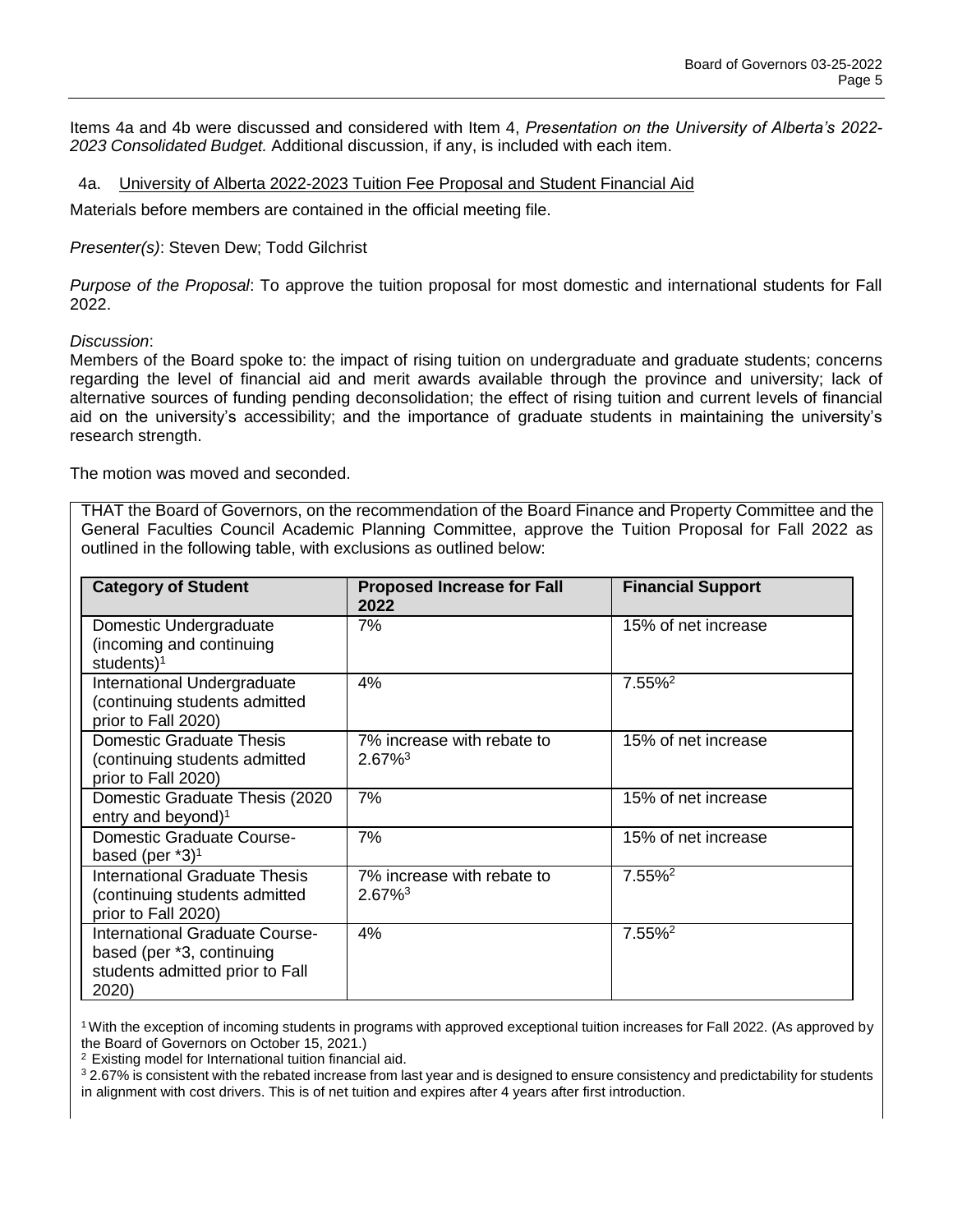# **Exclusions:**

The following programs will have their tuition rates held at the Fall 2021 rate:

### **Undergraduate Program Exclusions to Domestic Tuition Increases:**

The following programs will be excluded from the 7% tuition increase:

- Certificate in Teaching Students with Complex Communication Needs
- Certificate in Advanced Adolescent Literacy
- Certificate in Early Childhood Education

## **Graduate Program Exclusions to Domestic Tuition Increases:**

The following programs will be excluded from the 7% tuition increase:

- Graduate Certificate in Educational Studies
- Graduate Certificate in School Leadership
- Master of Education in Educational Studies
- Master of Education in Health Science Education
- Master of Science Internetworking
- Master of Science in Multimedia Studies

**CARRIED**

### 4b. University of Alberta 2022-2023 Consolidated Budget

Materials before members are contained in the official meeting file.

*Presenter(s)*: Steven Dew; Todd Gilchrist; Andrew Sharman

*Purpose of the Proposal*: To propose the University of Alberta 2022-23 Budget for approval by the Board of Governors.

The motion was moved and seconded.

THAT the Board of Governors, on the recommendation of the Board Finance and Property Committee and the General Faculties Council Academic Planning Committee, approve the 2022-23 Consolidated Budget as set forth in Attachment 1.

**CARRIED**

# **DISCUSSION ITEMS**

*Report of the Finance and Property and Learning. Research and Student Experience Committees*

*Presenter(s)*: Charlene Butler; Janice MacKinnon

5. 2022-23 Investment Management Agreement

Materials before members are contained in the official meeting file.

*Presenter(s)*: Steven Dew; Todd Gilchrist

*Purpose of the Proposal*: To provide an update on preparation of the 2022-2023 Investment Management Agreement.